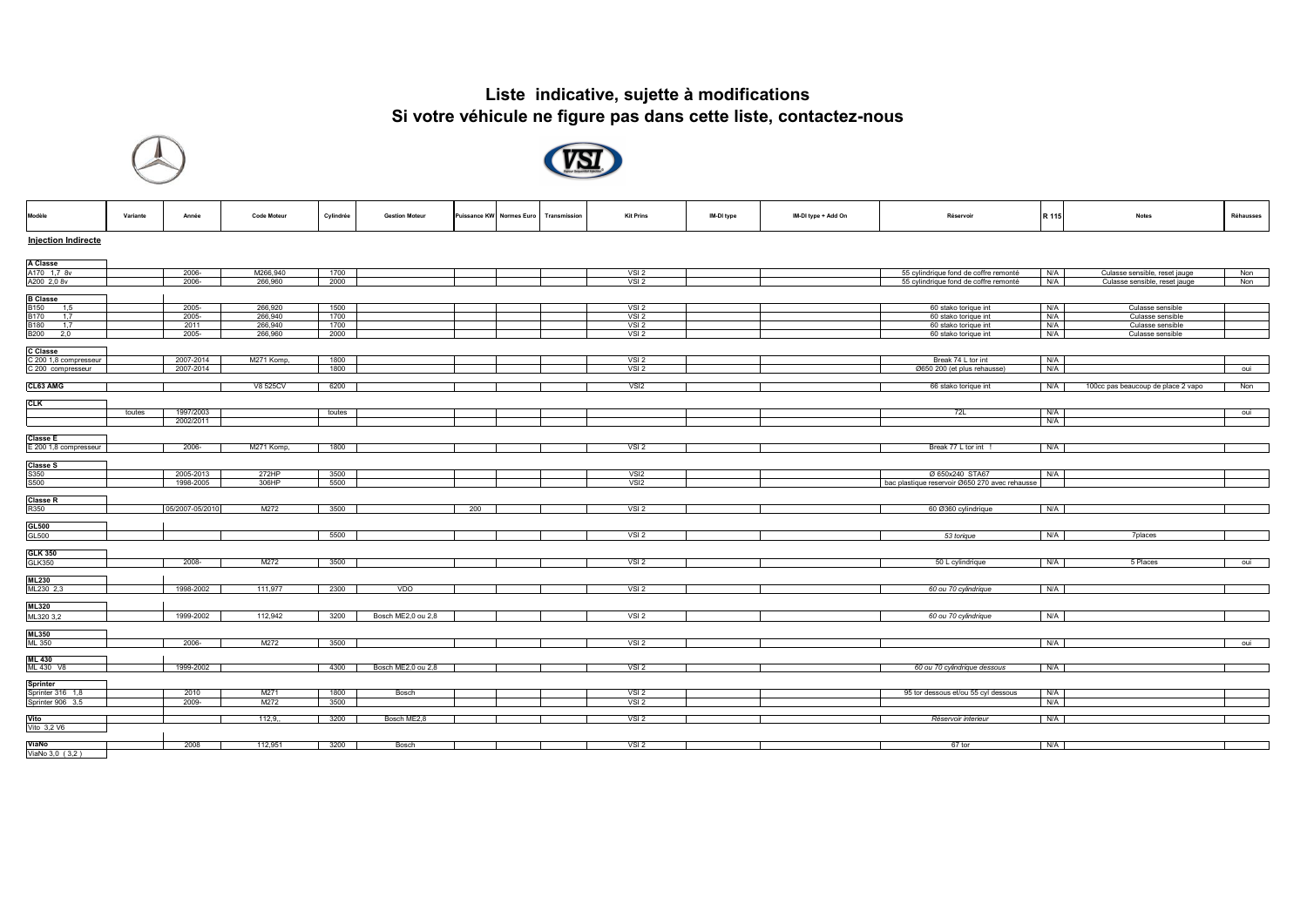## **Liste indicative, sujette à modifications Si votre véhicule ne figure pas dans cette liste, contactez-nous**





| Modèl                                                                                                               | Variante               | Année                  | <b>Code Moteur</b>                                     | Cylindrée    | <b>Gestion Moteur</b>                                      |            | uissance KW Normes Euro | Transmission   | <b>Kit Prins</b>                 | IM-DI type                                   | IM-DI type + Add On                | Réservoir    | R 115      | Réhausses<br><b>Notes</b> |
|---------------------------------------------------------------------------------------------------------------------|------------------------|------------------------|--------------------------------------------------------|--------------|------------------------------------------------------------|------------|-------------------------|----------------|----------------------------------|----------------------------------------------|------------------------------------|--------------|------------|---------------------------|
| <b>Injection directe</b><br>le code moteur et la gestion moteur sont importants pour des questions de compatibilité |                        |                        |                                                        |              |                                                            |            |                         |                |                                  |                                              |                                    |              |            |                           |
| A160                                                                                                                | W177                   | 2018-2020              | M282.914                                               |              | 1300 Conti EMS3160 / EMS3161                               | 80         | Euro 6                  | MT/AT          | VSI-3 DI LPG                     | N.A.                                         | N.A.                               | N.A.         | non        |                           |
| A180<br>A180                                                                                                        | W176<br>V177/W177      | 2012-2018<br>2018-2020 | M270.910 Gen2<br>M282.914                              | 1600<br>1300 | Bosch MED 17.7.2<br>Conti EMS3160 / EMS3161                | 90<br>100  | Euro 5/6<br>Euro 6      | MT/AT<br>MT/AT | VSI-2.0 DI LPG<br>VSI-3 DI LPG   | IM 6 cyl Piezo<br>N.A.                       | N.A.<br>N.A.                       | N.A.<br>N.A. | non<br>non |                           |
| A200<br>A200                                                                                                        | W176                   | 2012-2018              | M270.910 Gen2                                          | 1600         | Bosch MED 17.7.2                                           | 115        | Euro 5/6                | MT/AT          | VSI-2.0 DI LPG                   | IM 6 cyl Piezo                               | N.A.                               | N.A.         | non        |                           |
| A200                                                                                                                | W177<br>V177/W177      | 2018-2020<br>2018-2020 | M282.914<br>M282.914                                   | 1300<br>1300 | Conti EMS3160 / EMS3161<br>Conti EMS3160 / EMS3161         | 110<br>120 | Euro 6<br>Euro 6        | MT/AT<br>MT/AT | VSI-3 DI LPG<br>VSI-3 DI LPG     | N.A.<br>N.A.                                 | N.A.<br>N.A.                       | N.A.<br>N.A. | non<br>non |                           |
| A250e                                                                                                               | V177/W177              | 2018-2020              | M282.914                                               | 1300         | Conti EMS3160 / EMS3161                                    | 118        | Euro 6                  | MT/AT          | VSI-3 DI LPG                     | N.A.                                         | N.A.                               | N.A.         | non        |                           |
| A250e                                                                                                               | V177/W177              | 2018-2020              | M282.914                                               | 1300         | Conti EMS3160 / EMS3161                                    | 160        | Euro 6                  | MT/AT          | VSI-3 DI LPG                     | N.A.                                         | N.A.                               | N.A.         | non        |                           |
| <b>B160</b>                                                                                                         | W247                   | 2019-2020              | M282.914                                               | 1300         | Conti EMS3160 / EMS3161                                    | 80         | Euro 6                  | MT/AT          | VSI-3 DI LPG                     | N.A.                                         | N.A.                               | N.A.         | non        |                           |
| <b>B180</b>                                                                                                         | W246                   | 2011-2018              | M270.910 Gen2                                          | 1600         | Bosch MED 17.7.2                                           | 90         | Euro 5/6                | MT/AT          | VSI-2.0 DI LPG                   | IM 6 cyl Piezo                               | N.A.                               | <b>N.A.</b>  | non        |                           |
| <b>B180</b>                                                                                                         | W247                   | 2018-2020              | M282.914                                               | 1300         | Conti EMS3160 / EMS3161                                    | 100        | Euro 6                  | MT/AT          | VSI-3 DI LPG                     | N.A.                                         | N.A.                               | N.A.         | non        |                           |
| <b>B200</b><br><b>B200</b>                                                                                          | W246<br>W247           | 2011-2018<br>2018-2020 | M270.910 Gen2<br>M282.914                              | 1600<br>1300 | Bosch MED 17.7.2<br>Conti EMS3160 / EMS3161                | 115<br>120 | Euro 5/6<br>Euro 6      | MT/AT<br>MT/AT | VSI-2.0 DI LPG<br>VSI-3 DI LPG   | IM 6 cyl Piezo<br>N.A.                       | N.A.<br>N.A.                       | N.A.<br>N.A. | non<br>non |                           |
|                                                                                                                     | W247                   | 2020                   | M282.914                                               |              | Conti EMS3160 / EMS3161                                    | 118        |                         | MT/AT          | VSI-3 DI LPG                     |                                              | N.A.                               |              |            |                           |
| <b>B250e</b><br><b>B250e</b>                                                                                        | W247                   | 2020                   | M282.914                                               | 1300<br>1300 | Conti EMS3160 / EMS3161                                    | 160        | Euro 6<br>Euro 6        | MT/AT          | VSI-3 DI LPG                     | N.A.<br>N.A.                                 | N.A.                               | N.A.<br>N.A. | non<br>non |                           |
| C180                                                                                                                | S204/W204              | 2007-2014              | M271.820 (CGI)                                         | 1800         | Only Siemens or Continental                                | 115        | Euro 5                  | MT/AT          | VSI-2.0 DI LPG                   | GEN2 IM 4 cyl type 1                         | IM 4 cyl type 1                    | N.A.         | oui        |                           |
| C180                                                                                                                | S204/W204              | 2007-2014              | M271.820 (CGI)                                         | 1800         | Only Siemens or Continental                                | 115        | Euro 5                  | MT/AT          | VSI-3 DI LPG                     | N.A.                                         | N.A.                               | N.A.         | oui        |                           |
| C180<br>C180                                                                                                        | S204/W204<br>S205/W205 | 2007-2014<br>2013-2018 | M274.910 Gen1<br>M274.910 Gen2                         | 1600<br>1600 | Bosch MED 17.7.2<br>Bosch MED 17.7.2                       | 115<br>115 | Euro 5/6<br>Euro 5/6    | MT/AT<br>MT/AT | VSI-2.0 DI LPG<br>VSI-2.0 DI LPG | IM 6 cyl Piezo<br>IM 6 cyl Piezo             | N.A.<br>N.A.                       | N.A.<br>N.A. | non<br>non |                           |
|                                                                                                                     |                        |                        |                                                        |              |                                                            |            |                         |                |                                  |                                              |                                    |              |            |                           |
| C200<br>C200                                                                                                        | S204/W204<br>S204/W204 | 2007-2014<br>2007-2014 | M271.820 & M271.860 (CGI)<br>M271.820 & M271.860 (CGI) | 1800<br>1800 | Only Siemens or Continental<br>Only Siemens or Continental | 135<br>135 | Euro 5<br>Euro 5        | MT/AT<br>MT/AT | VSI-2.0 DI LPG<br>VSI-3 DI LPG   | GEN2 IM 4 cyl type 1<br>N.A.                 | IM 4 cyl type 1<br>IM 4 cyl type 1 | N.A.<br>N.A. | oui<br>oui |                           |
|                                                                                                                     |                        |                        |                                                        |              |                                                            |            |                         |                |                                  |                                              |                                    |              |            |                           |
| C <sub>250</sub><br>C <sub>250</sub>                                                                                | S204/W204<br>S204/W204 | 2007-2014<br>2007-2014 | M271.860 (CGI)<br>M271.860 (CGI)                       | 1800<br>1800 | Only Siemens or Continental<br>Only Siemens or Continental | 150<br>150 | Euro 5<br>Euro 5        | MT/AT<br>MT/AT | VSI-2.0 DI LPG<br>VSI-3 DI LPG   | GEN2 IM 4 cyl type 1<br>N.A.                 | IM 4 cyl type 1<br>IM 4 cyl type 1 | N.A.<br>N.A. | oui<br>oui |                           |
| E180                                                                                                                | S212/W212              | 2009-2018              | M271.820 (CGI)                                         | 1800         | Only Siemens or Continental                                | 115        | Euro 5                  | MT/AT          | VSI-2.0 DI LPG                   |                                              | IM 4 cyl type 1                    | N.A.         |            |                           |
| E180                                                                                                                | S212/W212              | 2009-2018              | M271.820 (CGI)                                         | 1800         | Only Siemens or Continental                                | 115        | Euro 5                  | MT/AT          | VSI-3 DI LPG                     | GEN2 IM 4 cyl type 1<br>N.A.                 | IM 4 cyl type 1                    | N.A.         | oui<br>oui |                           |
| E200                                                                                                                | S212/W212              | 2009-2018              | M271.820 & M271.860 (CGI)                              | 1800         | Only Siemens or Continental                                | 135        | Euro 5                  | MT/AT          | VSI-2.0 DI LPG                   | GEN2 IM 4 cyl type 1                         | IM 4 cyl type 1                    | N.A.         | oui        |                           |
| E200                                                                                                                | S212/W212              | 2009-2018              | M271.820 & M271.860 (CGI)                              | 1800         | Only Siemens or Continental                                | 135        | Euro 5                  | MT/AT          | VSI-3 DI LPG                     | N.A.                                         | IM 4 cyl type 1                    | N.A.         | oui        |                           |
| E250                                                                                                                | S212/W212              | 2009-2018              | M271.860 (CGI)                                         | 1800         | Only Siemens or Continental                                | 150        | Euro 5                  | MT/AT          | VSI-2.0 DI LPG                   | GEN2 IM 4 cyl type 1                         | IM 4 cyl type 1                    | N.A.         | oui        |                           |
| E250                                                                                                                | S212/W212              | 2009-2018              | M271.860 (CGI)                                         | 1800         | Only Siemens or Continental                                | 150        | Euro 5                  | MT/AT          | VSI-3 DI LPG                     | N.A.                                         | IM 4 cyl type 1                    | N.A.         | oui        |                           |
| E350                                                                                                                | toutes                 | 2009-2011              | M272.983                                               | 3500         | Bosch MED 9.7                                              | 215        | Euro 5                  | MT/AT          | VSI-2.0 DI LPG                   | IM 6 cyl Piezo                               | N.A.                               | N.A.         | non        |                           |
|                                                                                                                     |                        |                        |                                                        |              |                                                            |            |                         |                |                                  |                                              |                                    |              |            |                           |
| Citan<br>Citan                                                                                                      |                        | 2013-2018<br>2013-2018 | M200.711<br>M200.711                                   | 1200<br>1200 | Continental EMS3150<br>Continental EMS3155                 | 84<br>84   | Euro 5/6<br>Euro 5/6    | MT/AT<br>MT/AT | VSI-2.0 DI LPG<br>VSI-2.0 DI LPG | GEN2 IM 6 cyl type 3<br>GEN2 IM 6 cyl type 3 | IM 4 cyl type 3<br>IM 6 cyl type 3 | N.A.<br>N.A. | non<br>non |                           |
|                                                                                                                     |                        |                        |                                                        |              |                                                            |            |                         |                |                                  |                                              |                                    |              |            |                           |
| <b>CLA180</b><br><b>CLA180</b>                                                                                      | C117/X117<br>C118/X118 | 2013-2018<br>2019-2020 | M270.910 Gen2<br>M282.914                              | 1600<br>1300 | Bosch MED 17.7.2<br>Conti EMS3160 / EMS3161                | 90<br>100  | Euro 5/6<br>Euro 6      | MT/AT<br>MT/AT | VSI-2.0 DI LPG<br>VSI-3 DI LPG   | IM 6 cyl Piezo<br>N.A.                       | N.A.<br>N.A.                       | N.A.<br>N.A. | non<br>non |                           |
| <b>CLA200</b>                                                                                                       | C117/X117              | 2013-2018              | M270.910 Gen2                                          | 1600         | Bosch MED 17.7.2                                           | 115        | Euro 5/6                | MT/AT          | VSI-2.0 DI LPG                   | IM 6 cyl Piezo                               | N.A.                               | N.A.         | non        |                           |
| <b>CLA200</b>                                                                                                       | C118/X118              | 2019-2020              | M282.914                                               | 1300         | Conti EMS3160 / EMS3161                                    | 120        | Euro 6                  | MT/AT          | VSI-3 DI LPG                     | N.A.                                         | N.A.                               | N.A.         | non        |                           |
| <b>GLA180</b>                                                                                                       | X156                   | 2015-2018              | M270.910 Gen2                                          | 1600         | Bosch MED 17.7.2                                           | 90         | Euro 5/6                | MT/AT          | VSI-2.0 DI LPG                   | IM 6 cyl Piezo                               | N.A.                               | N.A.         | non        |                           |
| <b>GLA200</b>                                                                                                       | X156                   |                        |                                                        | 1600         |                                                            |            |                         | MT/AT          |                                  |                                              |                                    |              |            |                           |
| <b>GLA200</b>                                                                                                       | H <sub>247</sub>       | 2013-2018<br>2020      | M270.910 Gen2<br>M282.914                              | 1300         | Bosch MED 17.7.2<br>Conti EMS3160 / EMS3161                | 115<br>120 | Euro 5/6<br>Euro 6      | MT/AT          | VSI-2.0 DI LPG<br>VSI-3 DI LPG   | IM 6 cyl Piezo<br>N.A.                       | N.A.<br>N.A.                       | N.A.<br>N.A. | non<br>non |                           |
| <b>GLB180</b>                                                                                                       | X247                   | 2020                   | M282.914                                               | 1300         | Conti EMS3160 / EMS3161                                    | 100        | Euro 6                  | MT/AT          | VSI-3 DI LPG                     | N.A.                                         | N.A.                               | N.A.         | non        |                           |
| GLB180                                                                                                              | X247                   | 2019-2020              | M282.914                                               | 1300         | Conti EMS3160 / EMS3161                                    | 120        | Euro 6                  | MT/AT          | VSI-3 DI LPG                     | N.A.                                         | N.A.                               | N.A.         | non        |                           |
| <b>SLK200</b>                                                                                                       | R <sub>172</sub>       | 2011-2018              | M271.860 & M271.861 (CGI)                              | 1800         | Only Siemens or Continental                                | 135        | Euro 5                  | MT/AT          | VSI-2.0 DI LPG                   | GEN2 IM 4 cyl type 1                         | IM 4 cyl type 1                    | N.A.         | oui        |                           |
| <b>SLK200</b>                                                                                                       | R <sub>172</sub>       | 2011-2018              | M271.860 & M271.861 (CGI)                              | 1800         | Only Siemens or Continental                                | 135        | Euro 5                  | MT/AT          | VSI-3 DI LPG                     | N.A.                                         | IM 4 cyl type 1                    | N.A.         | oui        |                           |
| <b>SLK250</b>                                                                                                       | R172                   | 2011-2018              | M271.860 & M271.861 (CGI)                              |              | 1800 Only Siemens or Continental                           | 150        | Euro 5                  | MT/AT          | VSI-2.0 DI LPG                   | GEN2 IM 4 cyl type 1                         | IM 4 cyl type 1                    | N.A.         | oui        |                           |